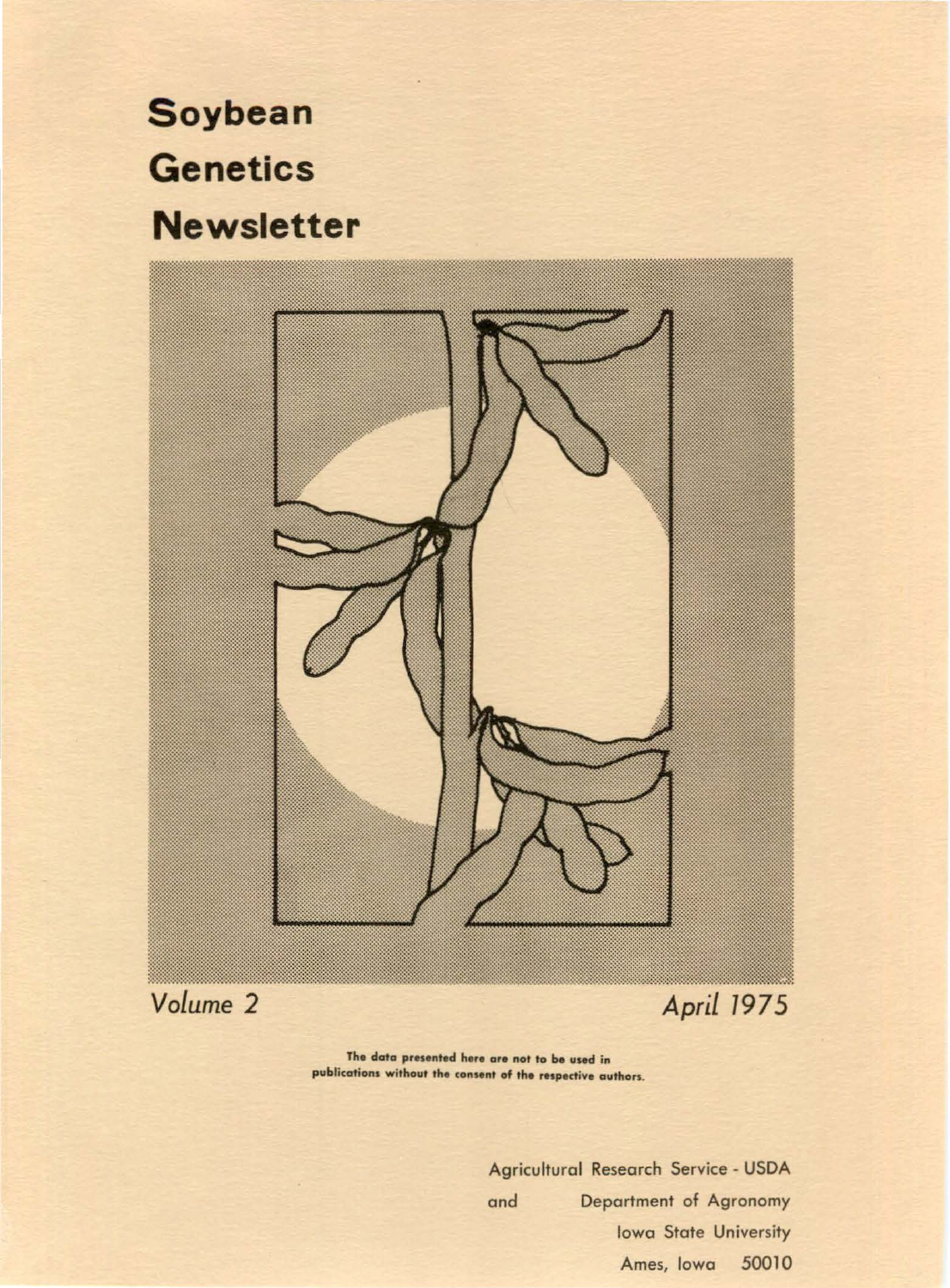## TABLE OF CONTENTS

S.

 $\mathcal{A}$ 

|       |                                                                                                                                | Page |
|-------|--------------------------------------------------------------------------------------------------------------------------------|------|
| Ι.    |                                                                                                                                |      |
| II.   |                                                                                                                                |      |
| III.  | REPORT OF SOYBEAN GENETICS COMMITTEE 3                                                                                         |      |
| IV.   | RESEARCH NOTES FROM COOPERATORS 5                                                                                              |      |
|       | Asian Vegetable Research and Development Center, Taiwan 5                                                                      |      |
|       | Agriculture Canada, Harrow, Ontario 7                                                                                          |      |
|       | University of Illinois, Urbana-Champaign $\ldots \ldots \ldots \ldots$                                                         |      |
|       | G. B. Pant University of Agriculture and Technology,                                                                           |      |
|       | International Soybean Program (INTSOY), University of<br>Illinois, Urbana-Champaign, and U.S. Regional Soybean                 |      |
|       | Iowa State University, Ames, and United States Department<br>of Agriculture $\ldots \ldots \ldots \ldots \ldots \ldots \ldots$ |      |
|       | Kasetsart University, Bangkok, Thailand 19                                                                                     |      |
|       | University of Maryland, Eastern Shore 23                                                                                       |      |
|       | United States Department of Agriculture, and Mississippi<br>Experiment Station, Stoneville 26                                  |      |
|       | U.S. Regional Soybean Laboratory, USDA-ARS, and University<br>of Illinois, Urbana-Champaign 28                                 |      |
|       | U.S. Regional Soybean Laboratory, USDA-ARS, University of<br>Illinois, Urbana-Champaign, and Agriculture Canada, Harrow,       |      |
|       | U.S. Regional Soybean Laboratory, USDA-ARS, University of<br>Illinois, Urbana-Champaign, and University of Georgia,            |      |
|       |                                                                                                                                |      |
|       | University of Wisconsin, Madison 51                                                                                            |      |
| V.    |                                                                                                                                |      |
| VI.   |                                                                                                                                |      |
| VII.  | RECENT SOYBEAN GENETICS AND BREEDING PUBLICATIONS 77                                                                           |      |
| VIII. |                                                                                                                                |      |
| IX.   |                                                                                                                                |      |
|       |                                                                                                                                |      |